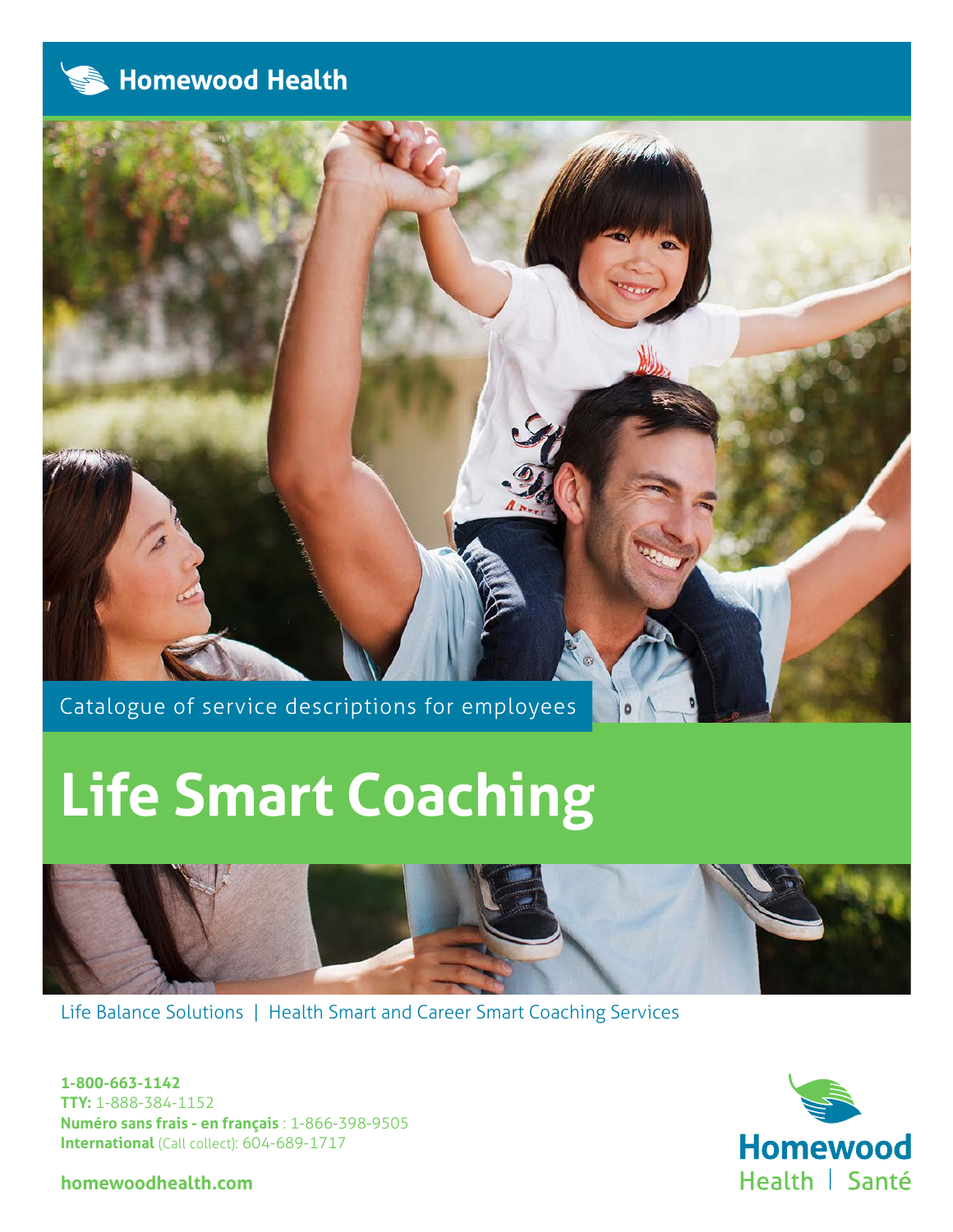## **Table of Contents**

## **Life Balance Solutions**

| New Parent Support        |   |
|---------------------------|---|
| Childcare and Parenting   | 4 |
| Elder and Family Care     | 5 |
| Relationship Solutions    | h |
| <b>Financial Coaching</b> |   |
| Legal Advisory Services   | 8 |
| Grief and Loss            |   |

## **Health Smart Coaching Services**

| Jumpstart your Wellness  | 10 |
|--------------------------|----|
| Nutritional Coaching     | 11 |
| <b>Smoking Cessation</b> |    |

## **Career Smart Coaching Services**

| Career Coaching         | 1.4 |
|-------------------------|-----|
| Pre-Retirement Planning | 14  |
| Shift Worker Support    | 15  |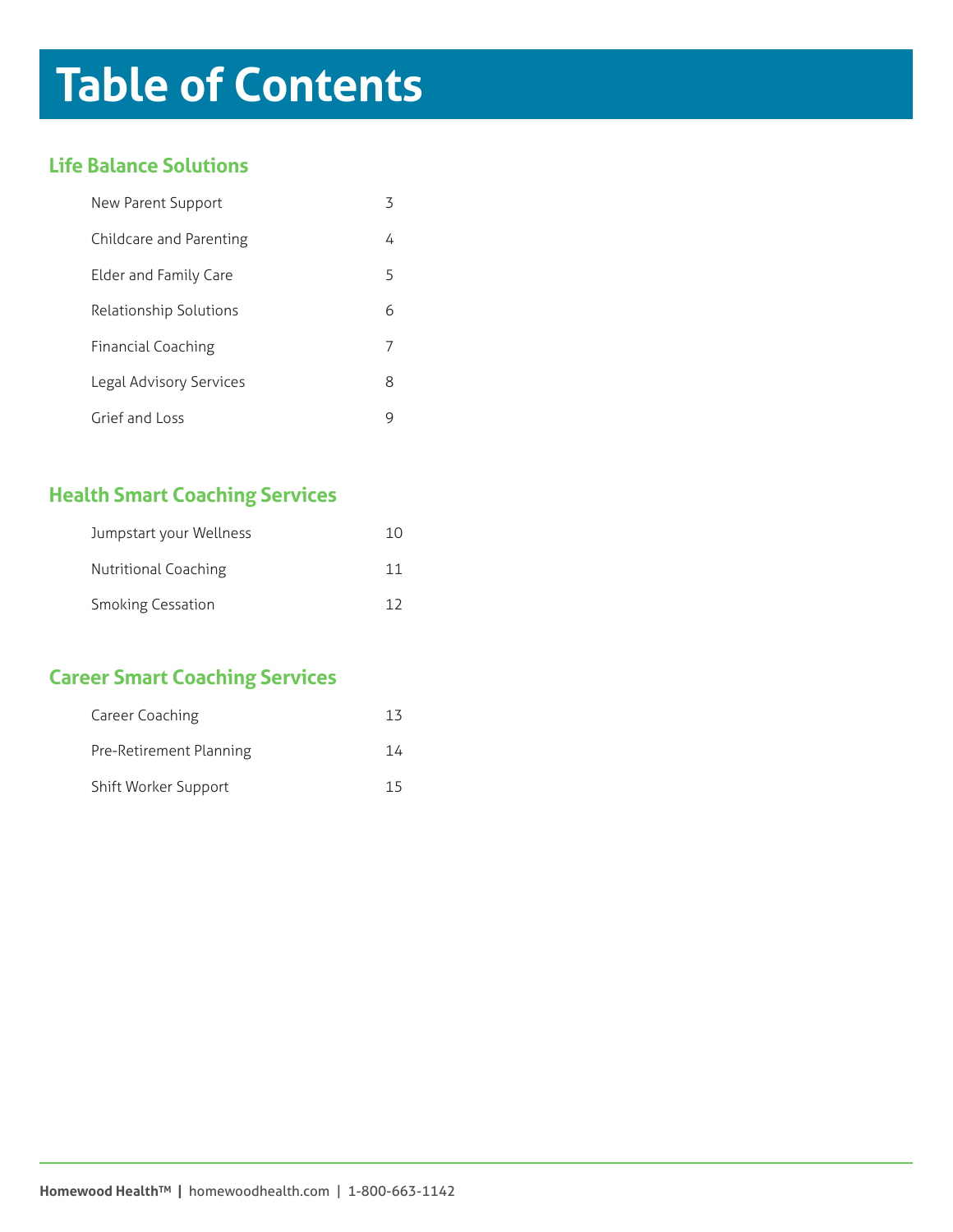## **New Parent Support**



**Having a baby is one of the most special times in a person's life. For both moms and dads, looking after that precious miracle of life is incredibly rewarding…and a little daunting. Most of us don't receive any formal training when it comes to parenting a newborn, but with some education and support, you can be confident that you are doing all the right things.**

#### **Be assured your baby's needs are being met!**

- **Need practical advice?** Being responsible for a baby's many needs leaves some parents feeling overwhelmed. We can provide answers to ease your concerns.
- **Feeling a little blue?** Many women experience mood swings after giving birth. If you have postpartum blues, talking it over with a professional can be helpful.
- **New to fatherhood?** Because babies don't come into the world with a set of instructions, information and support can help new dads handle their new role with confidence.
- **Transitioning back to work?** Making a successful transition after maternity or parental leave is critical for parents. We can help make it a little easier for everyone.

#### **One call is all it takes to get started.**

Life Smart Coaching empowers you with the information and support you need to be the best parent possible. We make it simple to get started and guide you step-by-step. When you call our Client Services Centre, here's what you can expect:

- 1. We ask a few questions to make sure you receive the customized service that will be most helpful.
- 2. We arrange for one of our childcare specialists to call you and walk you through the types of support you could benefit from—written materials, internet resources, printed materials, and more.
- 3. We'll be in touch with you while you're using the materials, and help you build the confidence to solve almost any parenting challenge.

**Life Smart Coaching services are offered over the telephone. If you ever feel uncertain or overwhelmed, about any issue, we can also arrange counselling. Counselling services can be offered face-to-face, over the phone, through video, or online.**



**Life Smart Coaching can help you make new parenting more rewarding.**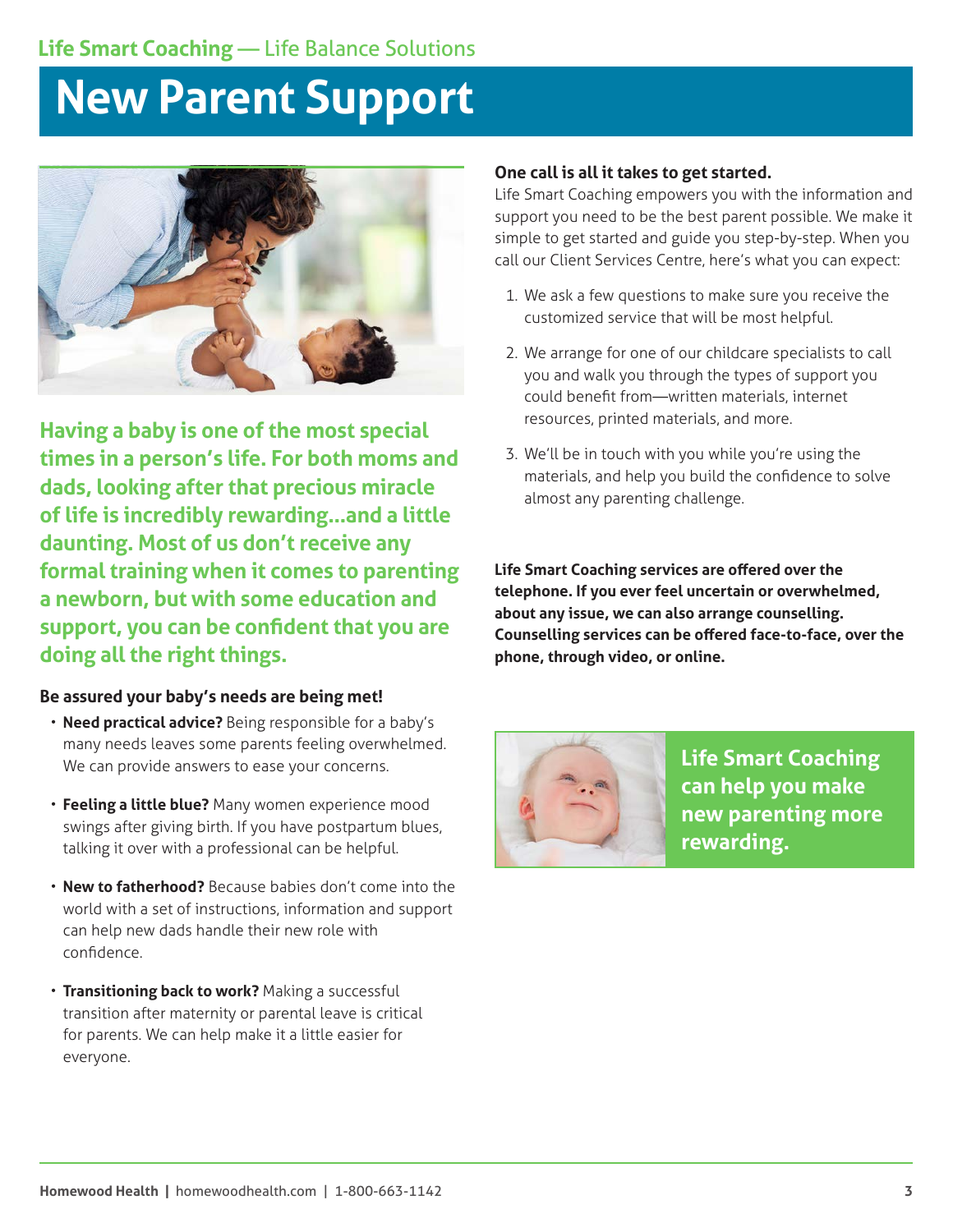## **Childcare and Parenting**



**Being a parent is one of the most important and complex experiences in life. Do you question whether you are doing the right things? Do you occasionally feel overwhelmed? With helpful tools, support, and guidance, you can be the great parent you want to be.**

## **Be the best parent you can be!**

- **Looking for coaching and support?** We can help inform and guide you.
- **Need child-related resources?** We can do the research for you (e.g. daycare, after-school care, school work assistance).
- **Blending families?** We can assist you in creating a harmonious family structure.
- **Nurturing a child with special needs or gifts?** We can provide you with tools and approaches to help your child excel.

### **One call is all it takes to get started.**

Life Smart Coaching empowers you with the information and support you need to be the best parent you can be. We make it simple to get started and guide you step-by-step. When you call our Client Services Centre, here's what you can expect:

- 1. We ask a few questions to make sure you receive the customized service that will be most helpful.
- 2. We arrange for one of our childcare specialists to call you and walk you through the types of support that you could benefit from—written materials, internet resources, printed materials, and more.
- 3. We'll be in touch with you while you're using the materials, and help you build the confidence to solve almost any parenting challenge.

**Life Smart Coaching services are offered over the telephone. If you ever feel uncertain or overwhelmed, about any issue, we can also arrange counselling. Counselling services can be offered face-to-face, over the phone, through video, or online.** 



**Life Smart Coaching can help you change your life — and your child's.**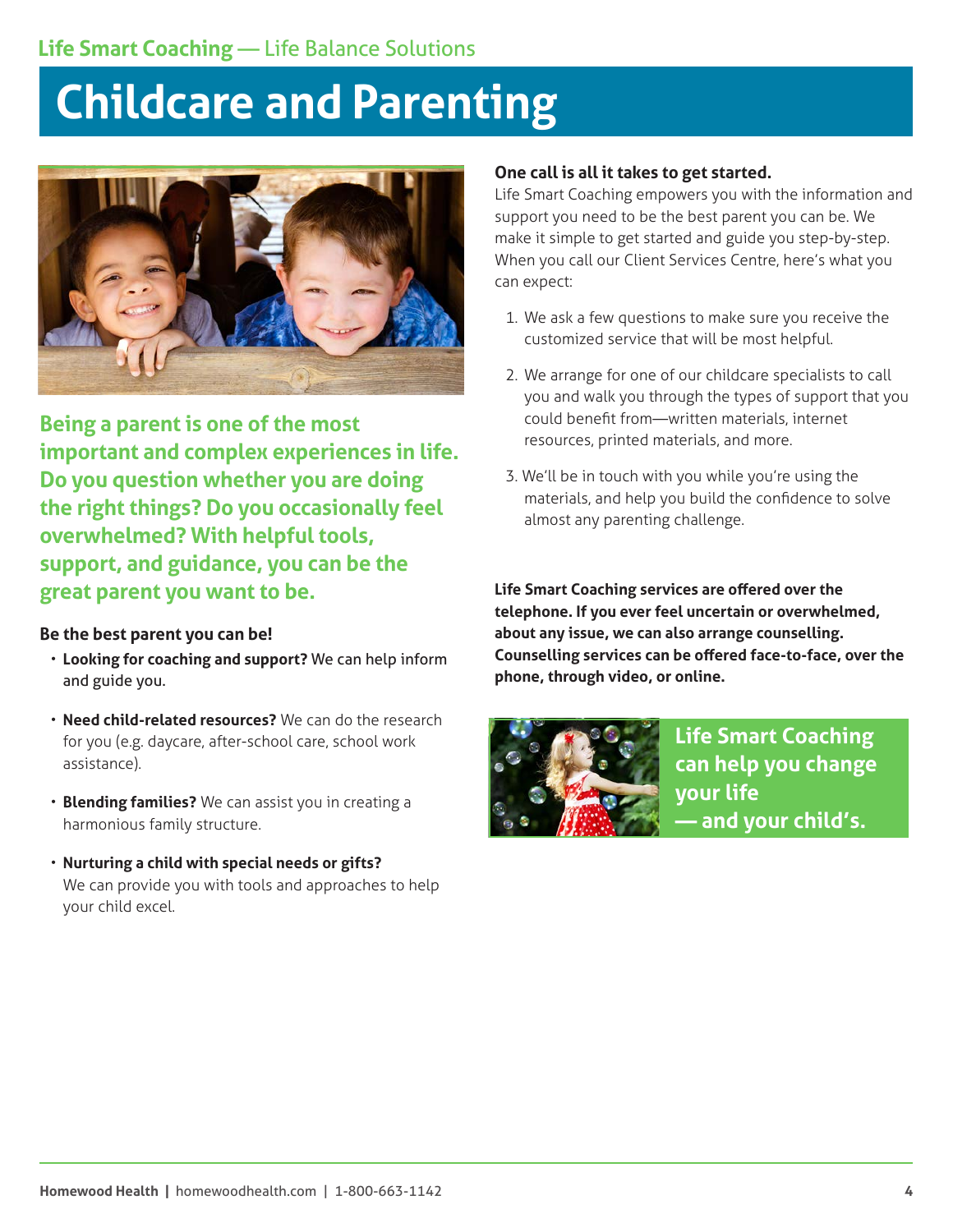## **Elder and Family Care**



**Balancing career responsibilities with family responsibilities is the reality for most of us, and generally we manage just fine. However, if you take on the extra demands of caring for an elderly or ill relative, or find you are carrying a particularly heavy load, having a professional point you in the right direction may be all that you need to relieve your stress and anxieties.**

#### **Be in control of your work-life responsibilities!**

- **Need to resolve an elderly loved one's housing problem?** We can do the research and work with you to develop a suitable plan.
- **Worried about your parents' future?** Our eldercare specialists will work with you to plan for a range of possibilities.
- **Coordinating distant care?** We will find the information you need, whether your loved one lives across the country or across the world.
- **Need palliative or respite care?** We can source appropriate, qualified care to help you out.

### **One call is all it takes to get started.**

Life Smart Coaching empowers you with the information and support you need to help your elderly or ill loved one and help you maintain work-life balance. We make it simple to get started and guide you step-by-step. When you call our Client Services Centre, here's what you can expect:

- 1. We ask a few questions to make sure you receive the customized service that will be most helpful.
- 2. We arrange for one of our caregiving specialists to call you and walk you through the types of support that you could benefit from—written materials, internet resources, and printed materials, personalized for you.
- 3. We'll be in touch with you while you're using the materials, and help you build the confidence to solve almost any caregiving challenge.

**Life Smart Coaching services are offered over the telephone. If you ever feel uncertain or overwhelmed, about any issue, we can also arrange counselling. Counselling services can be offered face-to-face, over the phone, through video, or online.**



**Life Smart Coaching can help you achieve work-life balance.**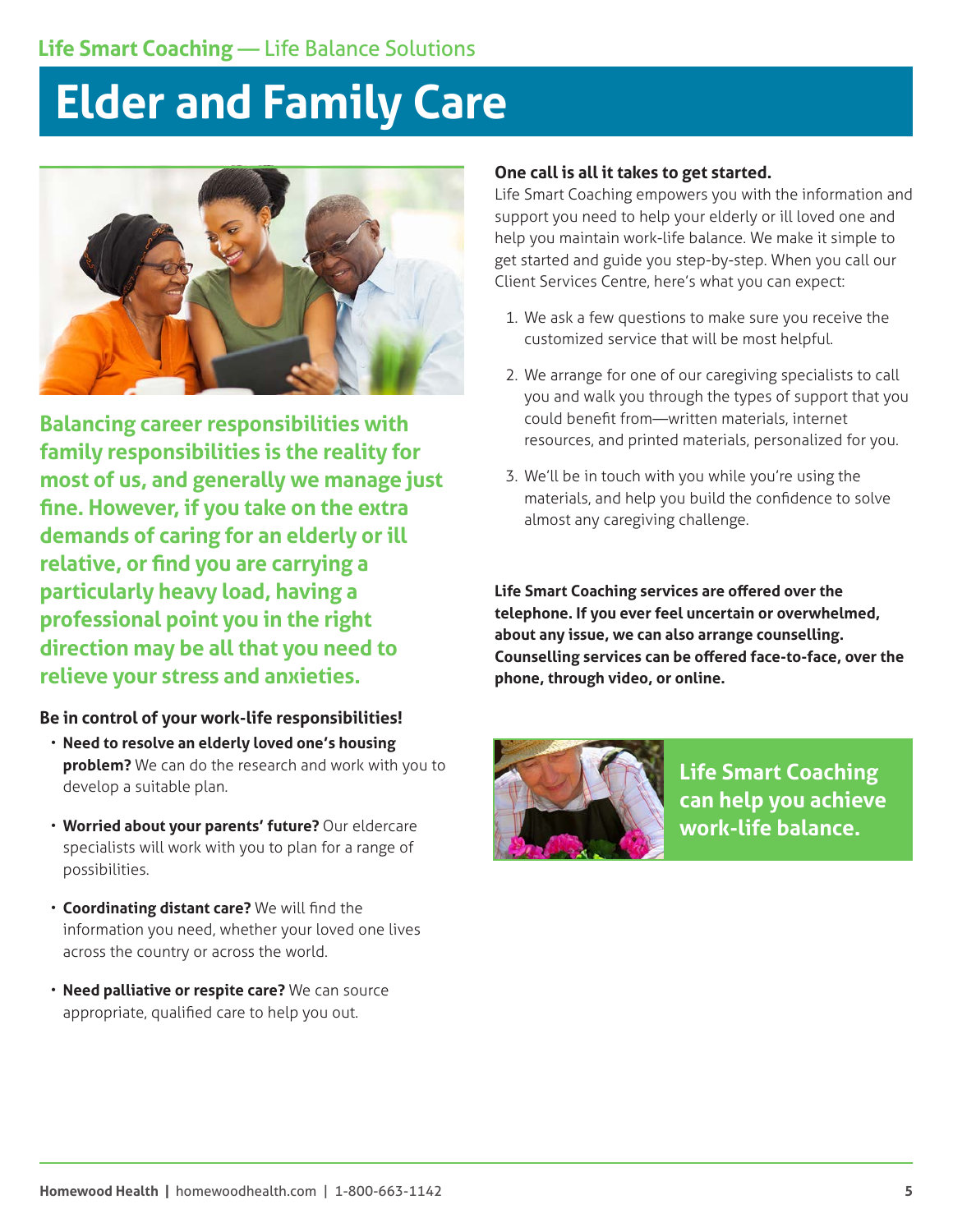## **Relationship Solutions**



**Finding the time to care for, and nurture, our intimate relationships with others can be challenging. Relationship Solutions will help you take a proactive approach to enhancing your relationships. Coaching and a Relationship Solutions resource kit are included in this service.**

## **Enhance your relationship!**

- • **Need help communicating with your loved one?** We can help you learn the importance of communication, honesty, and forgiveness.
- **Want to get the spark back?** We can help couples relate to each other so they can keep the relationship fresh.
- **Juggling kids, work, and your love life?** Today's couples are busy. We can provide tips to help you learn how to make time for each other.
- **Need help resolving a conflict?** Learn how to work out differences constructively, and how to communicate and appreciate each other's point of view.

### **One call is all it takes to get started.**

Life Smart Coaching focuses on improving relationship communication, resolving conflict and to re-engage with each other. We make it simple to get started and guide you step-by-step. When you call our Client Services Centre, here's what you can expect:

- 1. We ask a few questions to make sure you receive the customized service that will be most helpful.
- 2. We arrange for one of our relationship specialists to call you and walk you through the types of support that you could benefit from—written materials, internet resources, and printed materials, personalized for you.
- 3. We'll be in touch with you while you're using the materials, and help you build the confidence to solve almost any relationship challenge.

**Life Smart Coaching services are offered over the telephone. If you ever feel uncertain or overwhelmed, about any issue, we can also arrange counselling. Counselling services can be offered face-to-face, over the phone, through video, or online.**



**Life Smart Coaching can help you enhance your relationship.**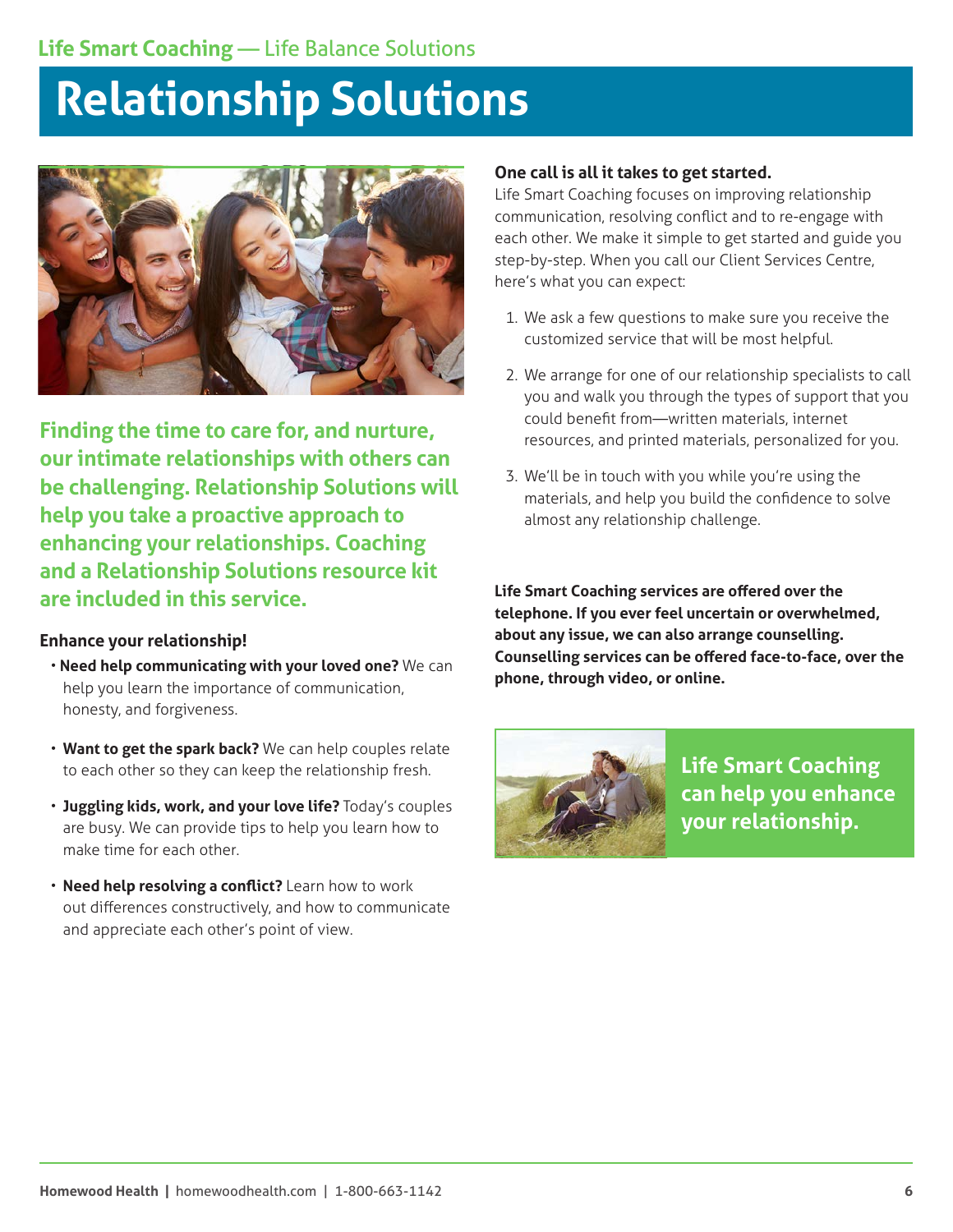## **Financial Coaching**



**Achieving financial peace of mind is possible. By taking the right steps you can maintain a positive cash flow, get out of financial trouble, and be financially prepared should difficulties or a crisis arise. Working with a financial expert can help you gain control of your money.** 

#### **Ensure your financial house is in order!**

- **Want to be in control of your money?** We can help you assess your situation, develop a budget, and create strategies to improve your financial health.
- **In over your head?** We'll explore debt resolution options with you and establish an orderly payment of debts program.
- **Not sure what a FICO score is?** We can work with you to improve your credit rating and ensure your credit file is accurate and working for you.
- **Coping with a life transition?** If you're struggling with an illness or disability, job loss or job transition, separation or divorce, or imminent retirement, we can help.

### **One call is all it takes to get started.**

Life Smart Coaching empowers you with the information and support you need to help you achieve financial peace of mind. We make it simple to get started and guide you step-by-step. When you call our Client Services Centre, here's what you can expect:

- 1. We ask a few questions to make sure you receive the customized service that will be most helpful.
- 2. We arrange for one of our financial experts to call you to discuss your financial situation.
- 3. We provide ongoing coaching to help you build the confidence to solve your financial challenge.

**Life Smart Coaching services are offered over the telephone. If you ever feel uncertain or overwhelmed, about any issue, we can also arrange counselling. Counselling services can be offered face-to-face, over the phone, through video, or online.**



**Life Smart Coaching can help you achieve financial peace of mind.**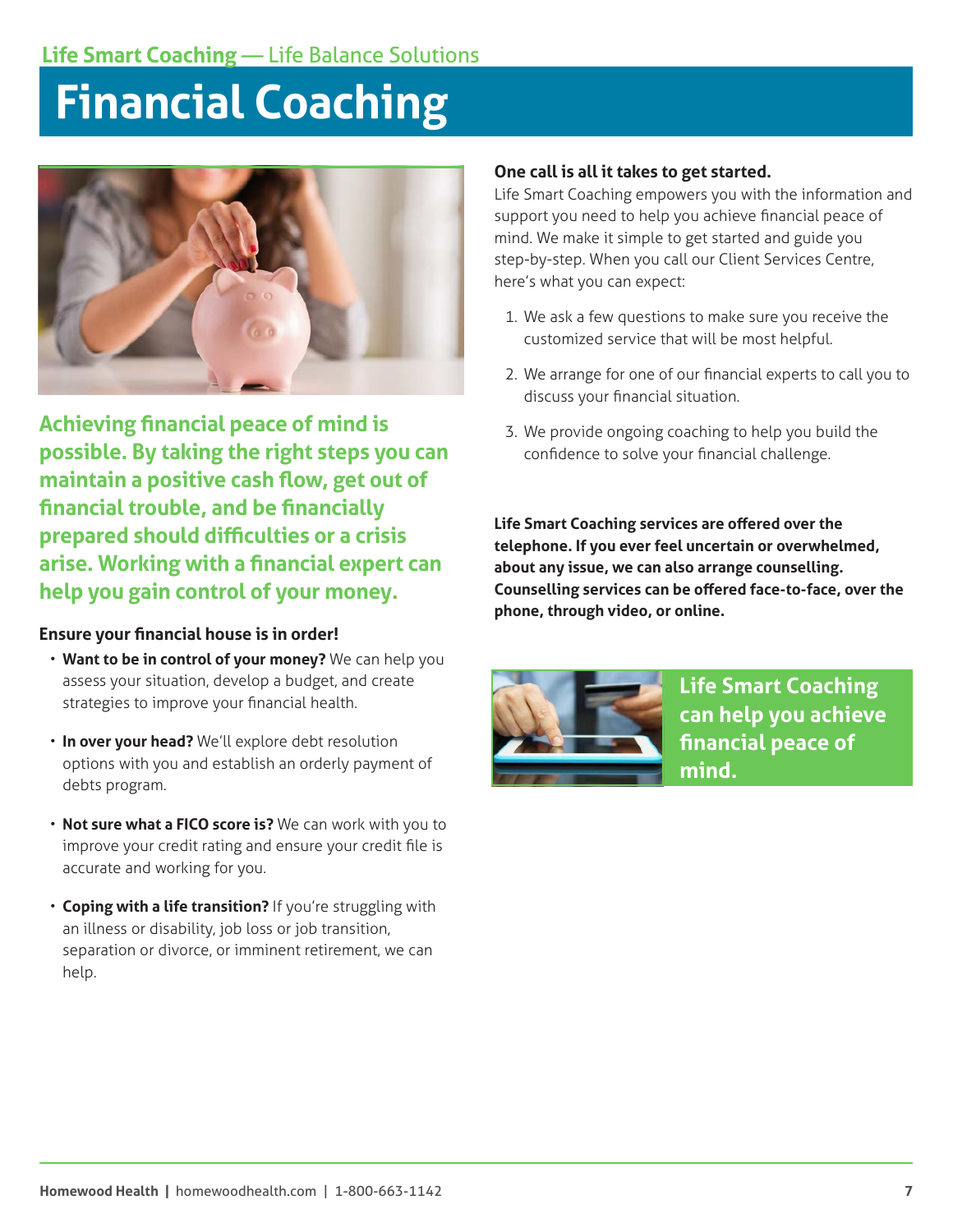## **Legal Advisory Services**



**Are you feeling a little bewildered and overwhelmed when it comes to sorting out legal matters, or finding an affordable and helpful lawyer? Our Legal Advisory service provides easy and convenient access to a network of experienced lawyers.**

#### **Manage your legal affairs with confidence!**

- **Going through a separation?** We can help you work out child custody and visitation rights.
- **Want to take someone to small claims court?** We can help you receive legal advice first.
- **Avoiding writing your will?** We can help you so you can relax knowing your affairs are in order should the unexpected happen.
- **Wondering what your rights are in a landlord-tenant dispute?** Whether you are the tenant or the landlord, a legal opinion can be very helpful.

#### **One call is all it takes to get started.**

Life Smart Coaching empowers you with the information and support you need to help you deal with your legal affairs. We make it simple to get started and guide you step-bystep. When you call our Client Services Centre, here's what you can expect:

- 1. We ask a few specific questions to make sure you receive the customized service that will be most helpful.
- 2. We arrange for a lawyer to call you to discuss your legal situation.
- 3. A lawyer will provide advice over the phone, and will ensure your specific needs are met.
- 4. This service does not include legal representation or the preparation of legal documents. If you require an attorney to represent you, a referral can be made to someone in your area. Legal Advisory provides a preferential rate on most services of up to 25% off the quoted legal fees.



**Life Smart Coaching can help answer all your legal questions.**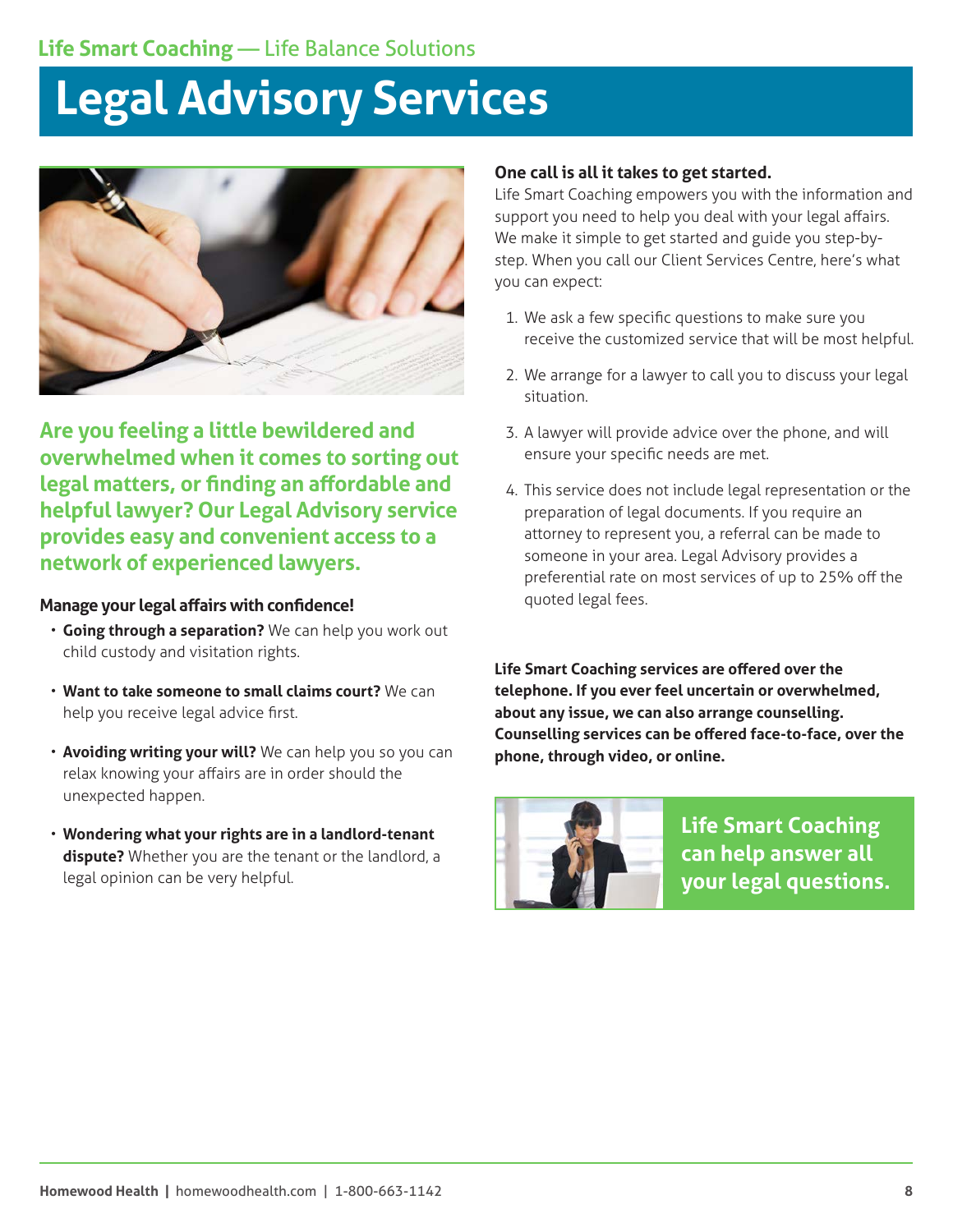## **Grief and Loss Coaching**



**Grieving can be an overwhelming and complex process. Every individual reacts differently and experiences grief and loss in unique ways. Homewood's Grief and Loss Coaching Program helps you understand the grieving process by providing you with coaching support and resources to help you manage through the range of emotions and difficulties one experiences when faced with a significant loss. This program is helpful to those who have lost a loved one or are experiencing other forms of loss in their life, including job loss, divorce, or ending of a relationship.**

**Learn to feel happy again.** 

- **• Have you recently lost someone?** Our grief specialists can provide emotional support and resources to help you get through your difficult time.
- **• Are you grieving a job or a relationship loss?** Our program is also designed to help you make sense of your loss and the steps needed to manage normal reactions to grief or loss.
- **• Are you looking for support in guiding your children through grief?** Our grief specialists will help you understand how grief may impact children and how to support their overcoming grief.
- **• Do you have questions about your emotional wellbeing due to a recent loss?** We can provide resources and strategies to help you in your journey of recovery.

## **One call is all it takes to get started.**

Life Smart Coaching focuses supporting with tactics to help you through your grief and loss. We make it simple to get started and guide you step-by-step. When you call our Client Services Centre, here's what you can expect:

- 1. We ask a few questions to make sure you receive the customized service that will be most helpful.
- 2. We arrange for one of our grief specialists to call and walk you through the types of support and resources that you could benefit from—written materials, internet resources, and printed materials, personalized for you.

We'll be in touch with you while you're using the materials, and help you build the self-care and self-compassion to overcome your grief.



**Life Smart Coaching can help you cope with your grief and loss.**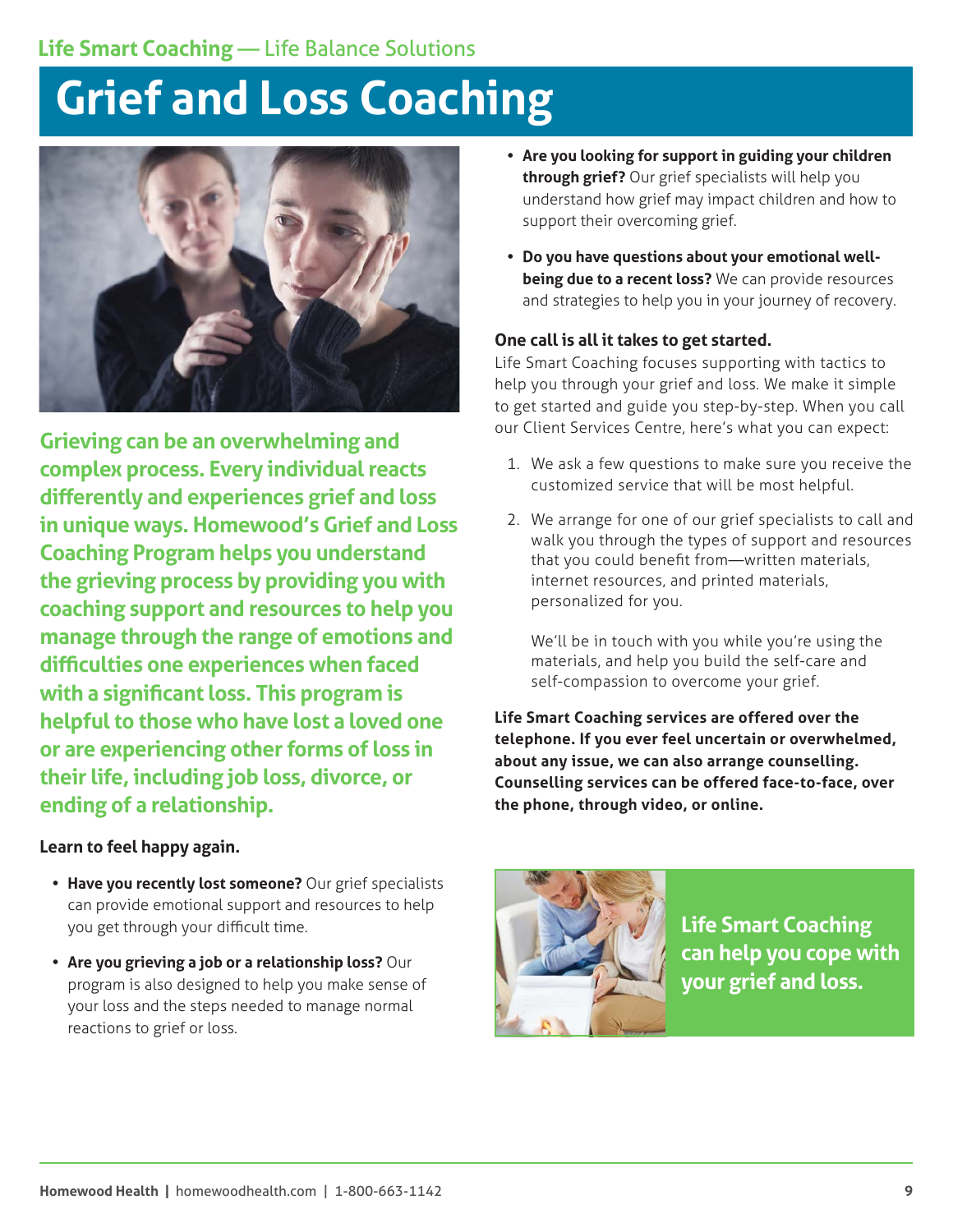## **Jumpstart your Wellness**



**Ready to take your health and well-being to the next level? Our** *Jumpstart your Wellness Program* **may be what you are looking for. With the support of a certified life coach, our program uses a comprehensive online, self-directed approach to support behaviour change. You will have access to an online wellness handbook, healthy living tools and resources and objective and goal setting exercises.**

## **Be fit, healthy, and feel great!**

- **Not sure where to begin?** You can start with a readiness for change questionnaire along with objective and goal setting exercises, from there our certified coaches work with you to develop a personalized plan.
- **Can't stick with 'healthy' resolutions?** The Wellness Workbook provides support with both preparation and planning, along with other lifestyle considerations and exercises all geared to developing new behaviours you can stick with.
- **Want to focus on specific areas of need?** Our experts can help you take a holistic approach to address your needs and improve your overall health and well-being.

• **Need to support other lifestyle changes?** Maybe you've made or are considering an important change. Committing to a 30 day comprehensive program can be the boost you need to succeed.

## **One call is all it takes to get started.**

Life Smart Coaching empowers you with the information and support you need to take a comprehensive approach to behaviour change. We make it simple to get started and guide you step-by-step. When you call our Client Services Centre, here's what you can expect:

- 1. We ask a few questions to make sure you receive the customized service that will be most helpful.
- 2. We arrange consultation with a certified coach to begin the process with a readiness questionnaire and objective and goal setting exercises, outlining a self-directed personal plan for success.
- 3. You also receive online tools and resources including a Jumpstart your Wellness Workbook, and expert tips on healthy lifestyles and exercise.



**Life Smart Coaching can help you take a holistic approach to health and wellness.**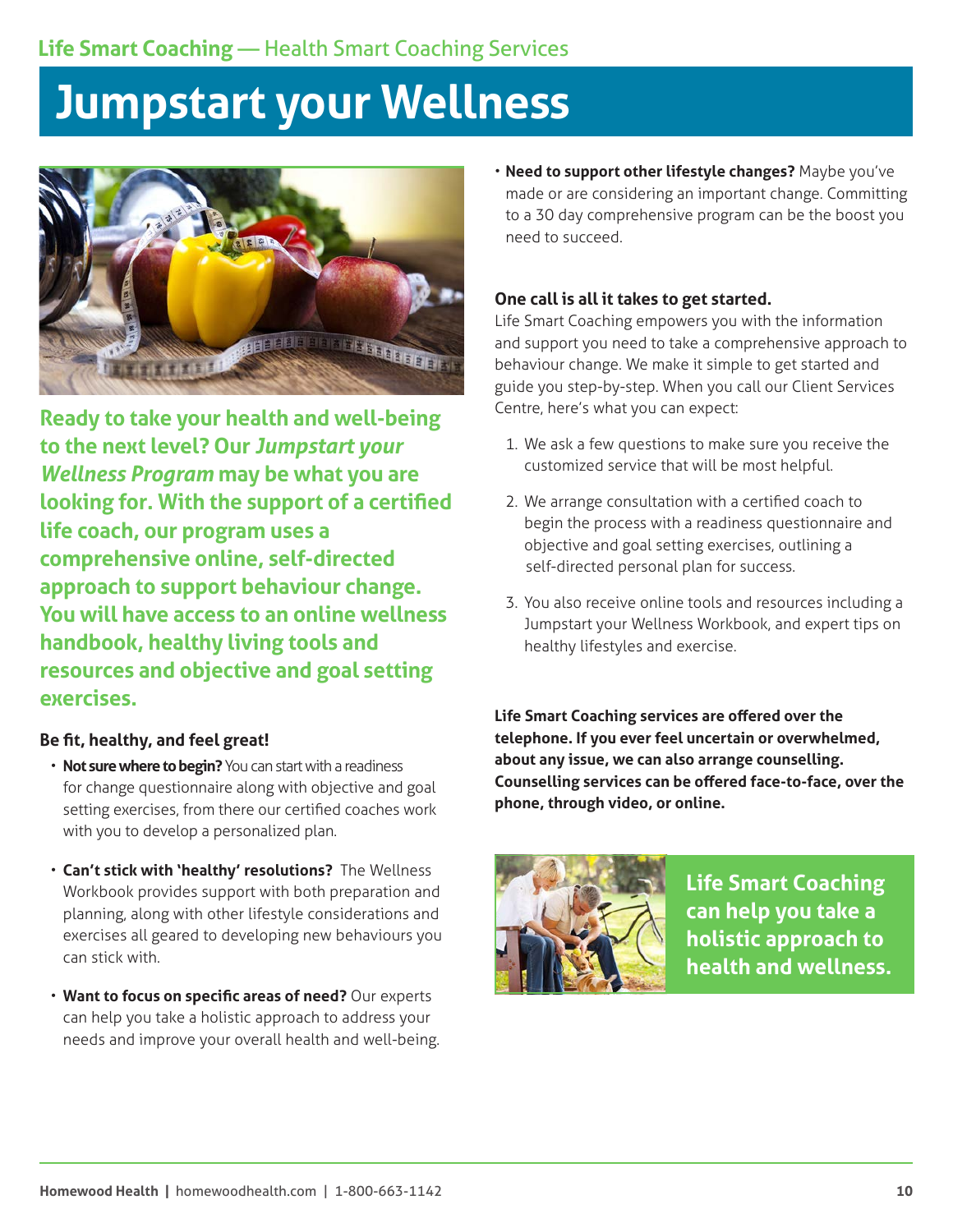## **Nutritional Coaching**



**Eating is one of life's greatest pleasures. It's also an area in life where we can get into trouble if we aren't careful. Working with a nutritional counsellor can help you sort through the conflicting information that's out there and develop a dietary plan that works for you.** 

## **Eat right and feel great!**

- **Struggling with your weight?** Losing weight and keeping it off may mean changing what you eat. Our registered dietitians provide up-to-date, evidence-informed nutrition information to help maintain a consistent approach to weight loss.
- **Need to eat a more heart-healthy diet?** We work with you to develop a personalized food plan.
- **Want to boost your energy levels?** Making simple changes to your diet can increase your energy and help you feel better. We can help you develop a nutrition plan that can be easily integrated into your lifestyle.
- **Have special dietary needs?** Sometimes we need to develop specialized diets to avoid problems (e.g. high cholesterol, Type 2 diabetes, lactose and food intolerance, irritable bowel). Working with a dietitian makes planning the right diet easier.

## **One call is all it takes to get started.**

Life Smart Coaching empowers you with information and support to ensure nutritional plans are easily integrated into your lifestyle. We make it simple to get started and guide you step-by-step. When you call our Client Services Centre, here's what you can expect:

- 1. We ask a few questions to make sure you receive the customized service that will be most helpful.
- 2. We arrange for a Registered Dietitian to conduct an assessment of your dietary needs and work with you to develop personalized food plans, provide nutritional information, and offer 'how to' advice and coaching, all by phone.
- 3. A registered dietitian will provide initial one-on-one coaching and consultation.

**Life Smart Coaching services are offered over the telephone. If you ever feel uncertain or overwhelmed, about any issue, we can also arrange counselling. Counselling services can be offered face-to-face, over the phone, through video, or online.** 



**Life Smart Coaching can help you eat healthy, lose weight, and build your energy and disease resistance.**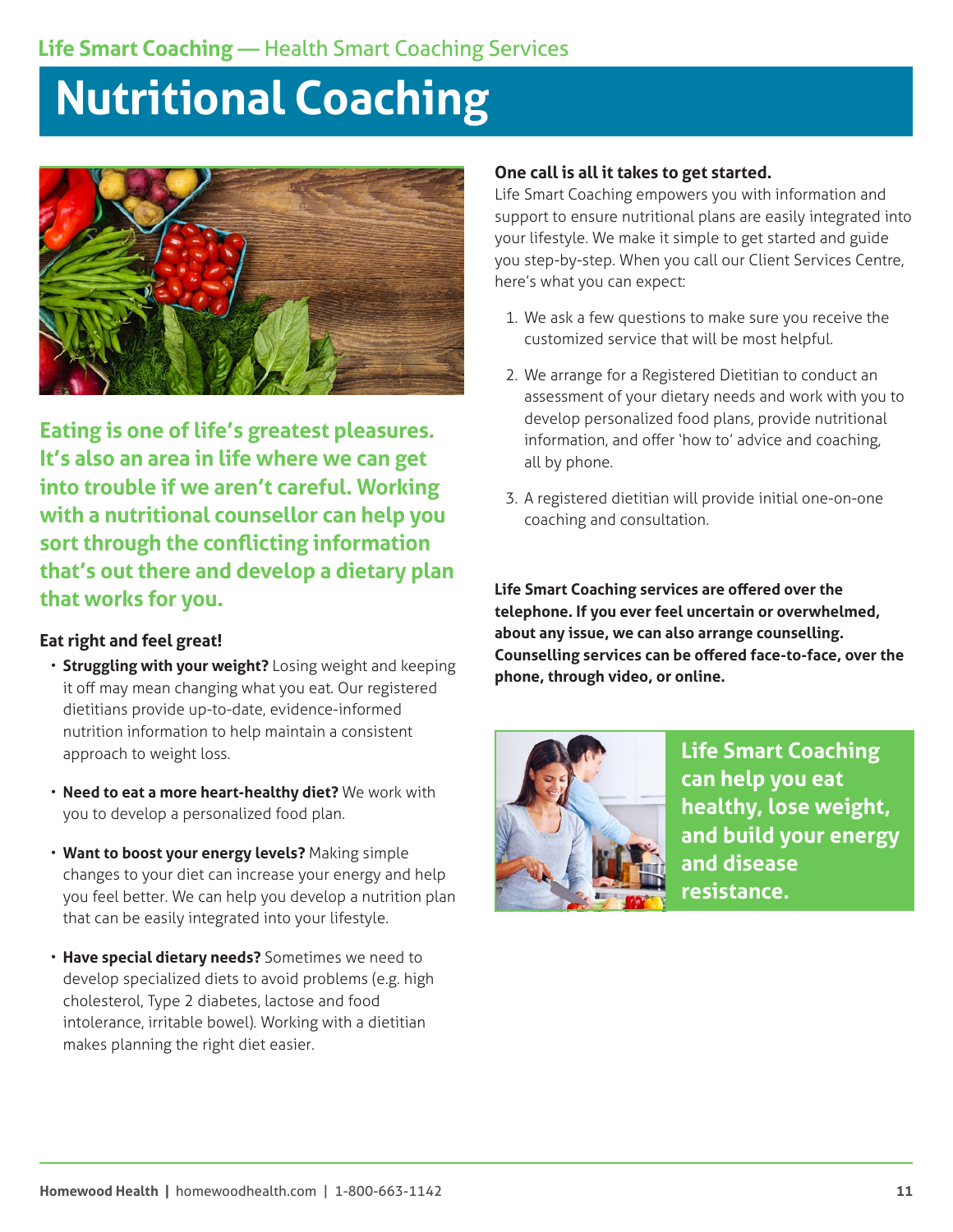## **Smoking Cessation Program**

<sup>ronday</sup> Time to quit

**If you are a smoker who has tried quitting, you know how difficult it can be. Smoking is very addictive and quitting requires considerable planning, determination, and courage. Our program addresses the psychological and physical dependence and creates a foundation for successful behaviour change.** 

## **Be a healthy, happy ex-smoker!**

- **Need a personal coach?** We can help you decide to quit, figure out when to start, what method or combination of methods to use, and we will be there to support you if you are tempted to pick up a cigarette again.
- **Dealing with withdrawal?** If you are feeling depressed, have trouble sleeping or concentrating, or have developed an increased appetite, we can help with suggestions and support.
- **Need to 'unlink' from your triggers?** If smoking has become linked with everything you do—from drinking coffee to watching the evening news—we can help you overcome the mental challenges of quitting.
- **Ready to make lifestyle changes?** If you want to make other changes such as starting an exercise program, eating healthy, or taking up meditation in order to feel better, we can make recommendations that will support you moving forward.

### **One call is all it takes to get started.**

Life Smart Coaching empowers you with the information and support you need to help you quit smoking and remain smoke-free. We make it simple to start and guide you step-by-step. When you call our Client Services Centre, here's what you can expect:

- 1. We ask a few specific questions to make sure you receive the customized service that will be most helpful.
- 2. We arrange for one of our experts to call you and walk you through the types of support that you could benefit from—an online smoking cessation e-Course, printed materials, and more.
- 3. We'll be there to provide one-on-one coaching as needed.

**Life Smart Coaching services are offered over the telephone. If you ever feel uncertain or overwhelmed, about any issue, we can also arrange counselling. Counselling services can be offered face-to-face, over the phone, through video, or online.** 



**Life Smart Coaching will help you quit smoking.**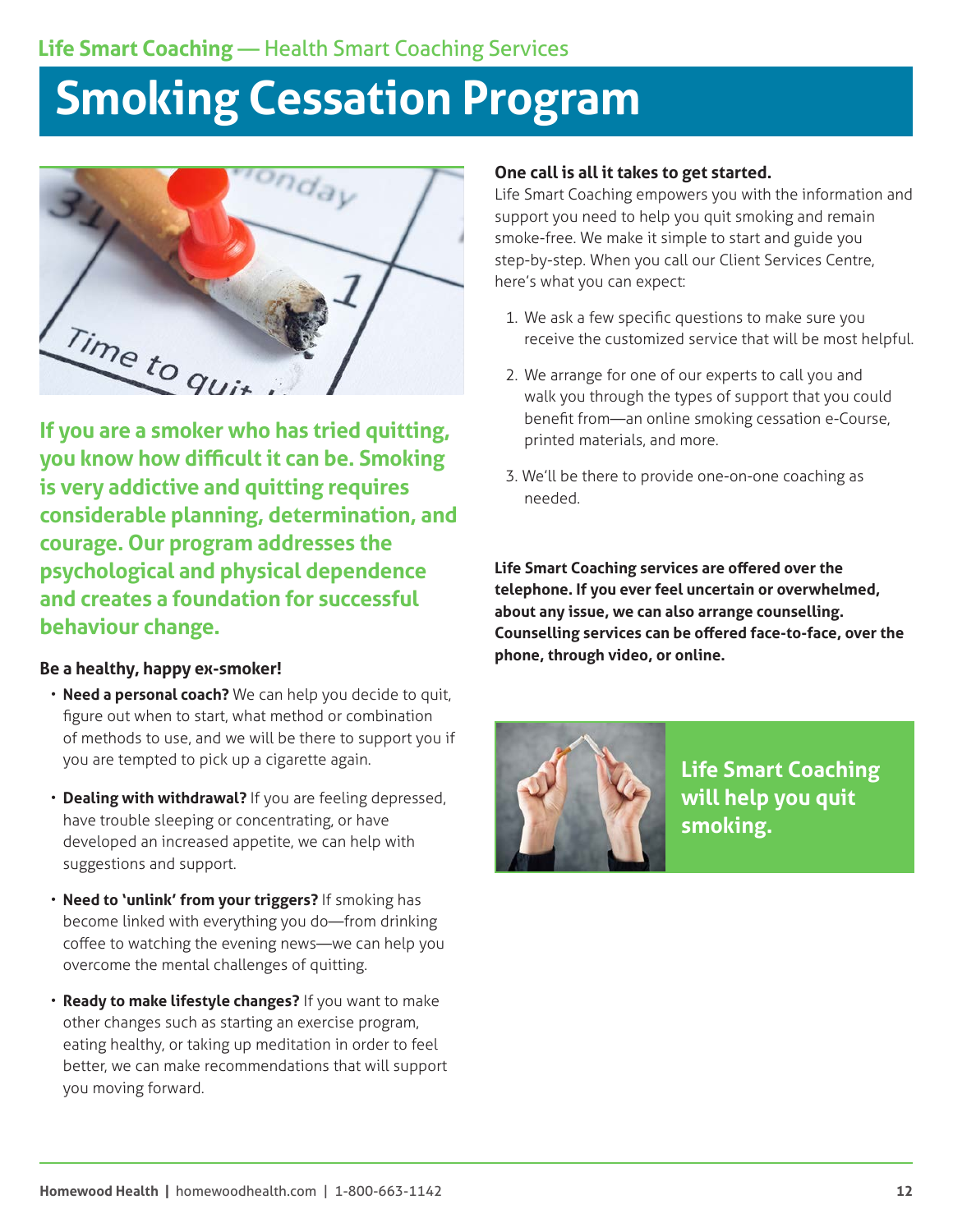## **Career Coaching**



**Ready to take your career to the next level…but not sure what that might look like? Working with a career specialist can help you identify and articulate your skills, aptitudes, values, personality traits, and interests as they relate to career choice. We help you with career planning that matches your goals.**

#### **Be in the right job for you!**

- **Dealing with career-related problems or conflicts?** If you have a conflict with a co-worker or supervisor, getting professional advice on what to do can help.
- **Concerned about starting a new job?** Stepping into a new role or taking on a new responsibility at work? Our career coaches can help you make a successful transition.
- **Struggling to manage your time effectively?** If you feel you are being pulled in all different directions and not accomplishing much, we can help you develop an effective time management system.
- **Want to advance your career?** We can help assess your skills and interests, determine good options for you, and put together an action plan.

### **One call is all it takes to get started.**

Life Smart Coaching empowers you with the information and support you need to help you make your career more rewarding and successful. We make it simple to get started and guide you step-by-step. When you call our Client Services Centre, here's what you can expect:

- 1. We ask a few questions to make sure you receive the customized service that will be most helpful.
- 2. We arrange for one of our experts to call you and walk you through the types of support you could benefit from—online assessment tools, internet resources, printed materials, and more.
- 3. We'll be there to provide one-on-one coaching as needed.

**Life Smart Coaching services are offered over the telephone. If you ever feel uncertain or overwhelmed, about any issue, we can also arrange counselling. Counselling services can be offered face-to-face, over the phone, through video, or online.**



**Life Smart Coaching can help you overcome job hurdles and take your career to the next level.**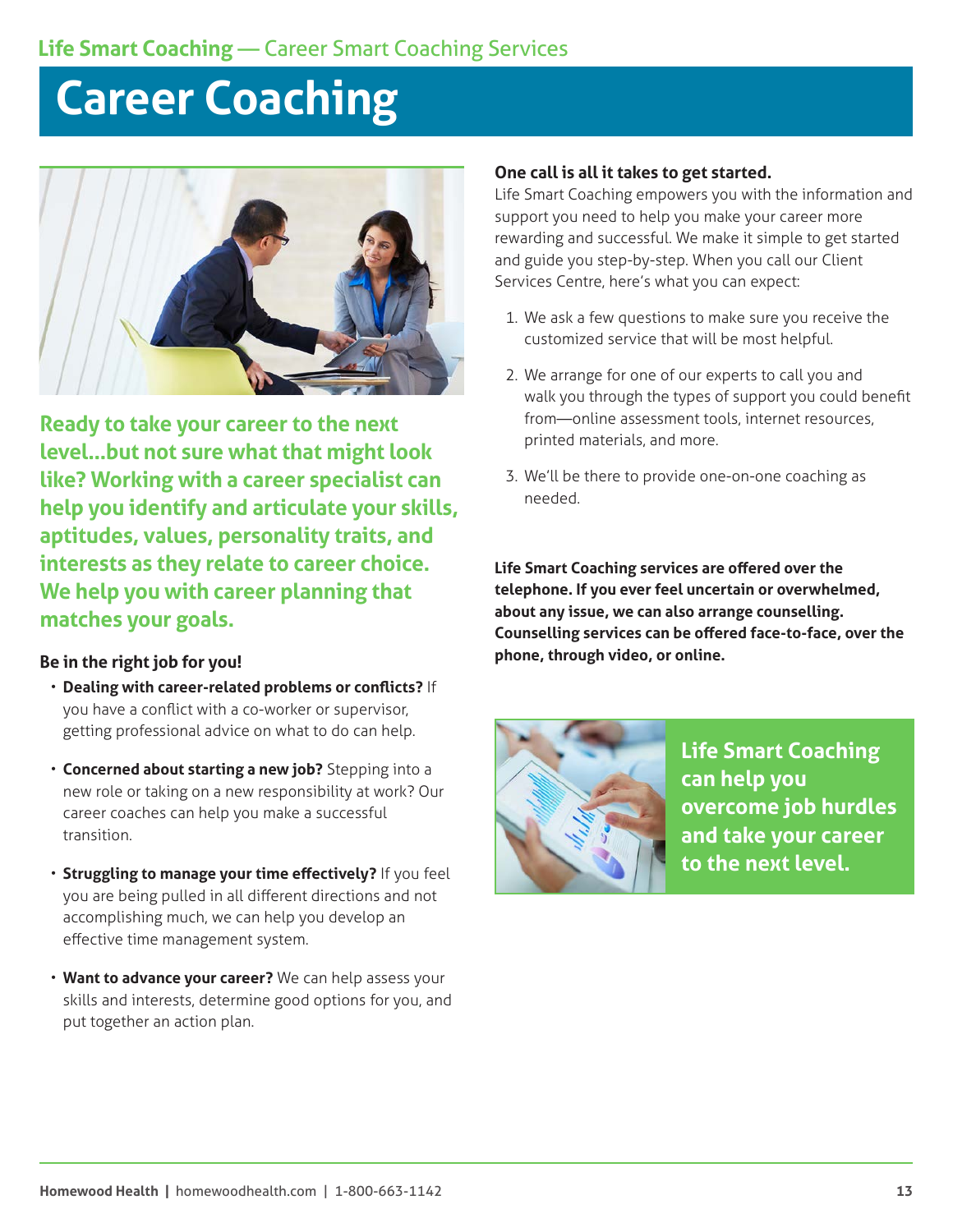## **Pre-Retirement Planning**



**Are you excited or apprehensive about retiring? Fortunately, with a little advanced planning, your retirement years can be everything you hoped for and more. We can help you get mentally, emotionally, and financially prepared.**

### **Be prepared for your retirement years!**

- **Is your retirement plan in place?** We can help you figure out what's important to you, set goals, and take action steps well in advance, so you can enjoy a satisfying and productive retirement.
- **Will your relationship remain strong in retirement?** We can help you prepare psychologically to make sure you'll have relationship security in retirement.
- **Can't decide whether or not to keep working?** We can help you sort through your options if you're thinking about launching a second career.
- **Want good physical and mental health in later years?** If you want to maintain good health, making changes now can make a big difference later on.

### **One call is all it takes to get started.**

Life Smart Coaching empowers you with the information and support to help you prepare so you can enjoy your retirement years. We make it simple to get started and guide you step-by-step. When you call our Client Services Centre, here's what you can expect:

- 1. We ask a few questions to make sure you receive the customized service that will be most helpful.
- 2. We arrange for one of our retirement coaches to call and walk you through the types of support you could benefit from—written materials, internet resources, financial software, printed materials, and more.
- 3. We'll be in touch with you while you're using the materials, and help you build the confidence to solve your pre-retirement planning challenges.



**Life Smart Coaching can help you make the most of your golden years.**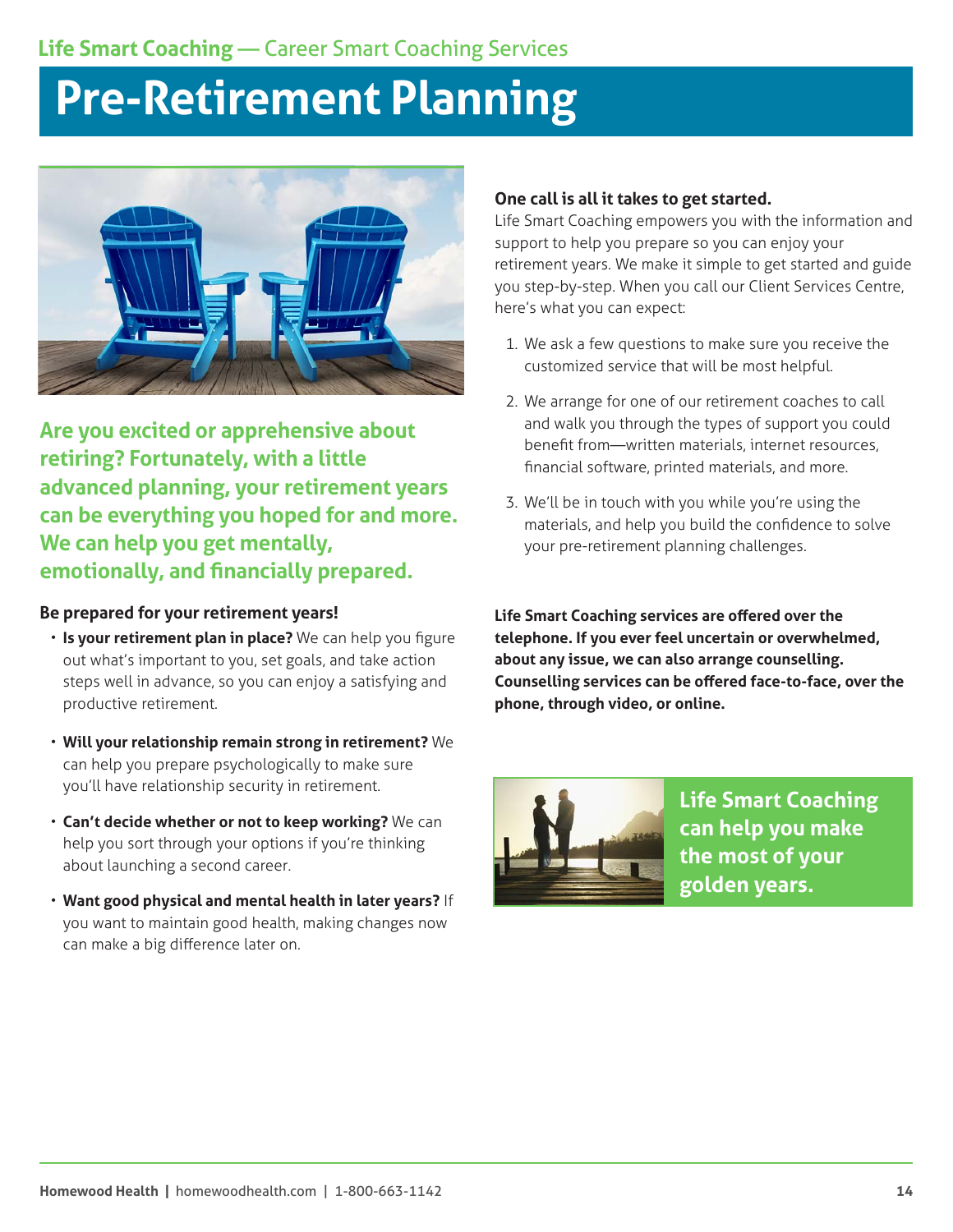## **Shift Worker Support**



**If you work at times outside of 7:00 a.m.- 6:00 p.m., then you know first-hand the challenge of fighting the body's natural wake-sleep pattern, and the strain shift work can put on your health, well-being, family, and social life. We can help you find solutions to your unique challenges.** 

## **Stay healthy and safe while working shifts!**

- **Not getting enough sleep?** We can help guide you through small changes to make a big difference.
- **Stressed out trying to manage family and social life?** We can help you develop strategies to manage your responsibilities and your health.
- **Frustrated family members?** If you are looking for ways to keep your family relationships harmonious, we can offer helpful tips and tools.
- **Are you a woman working shifts and caring for a family?** Female shift workers have almost three times the number of accidents as male shift workers. We can help you stay safe.

### **One call is all it takes to get started.**

Life Smart Coaching empowers you with the information and support you need to help you make shift work a part of a healthy and rewarding personal and work life. We make it simple to get started and guide you step-by-step. When you call our Client Services Centre, here's what you can expect:

- 1. We ask a few specific questions to make sure you receive the customized service that will be most helpful.
- 2. We arrange for one of our coaches to call you and walk you step-by-step through all the types of support that you could benefit from—internet resources, printed materials, and more.
- 3. We'll be in touch with you while you're using the materials, and help you build the confidence to solve your work-life challenges.

**Life Smart Coaching services are offered over the telephone. If you ever feel uncertain or overwhelmed, about any issue, we can also arrange counselling. Counselling services can be offered face-to-face, over the phone, through video, or online.** 



**Life Smart Coaching can help you make shift work happier and safer.**